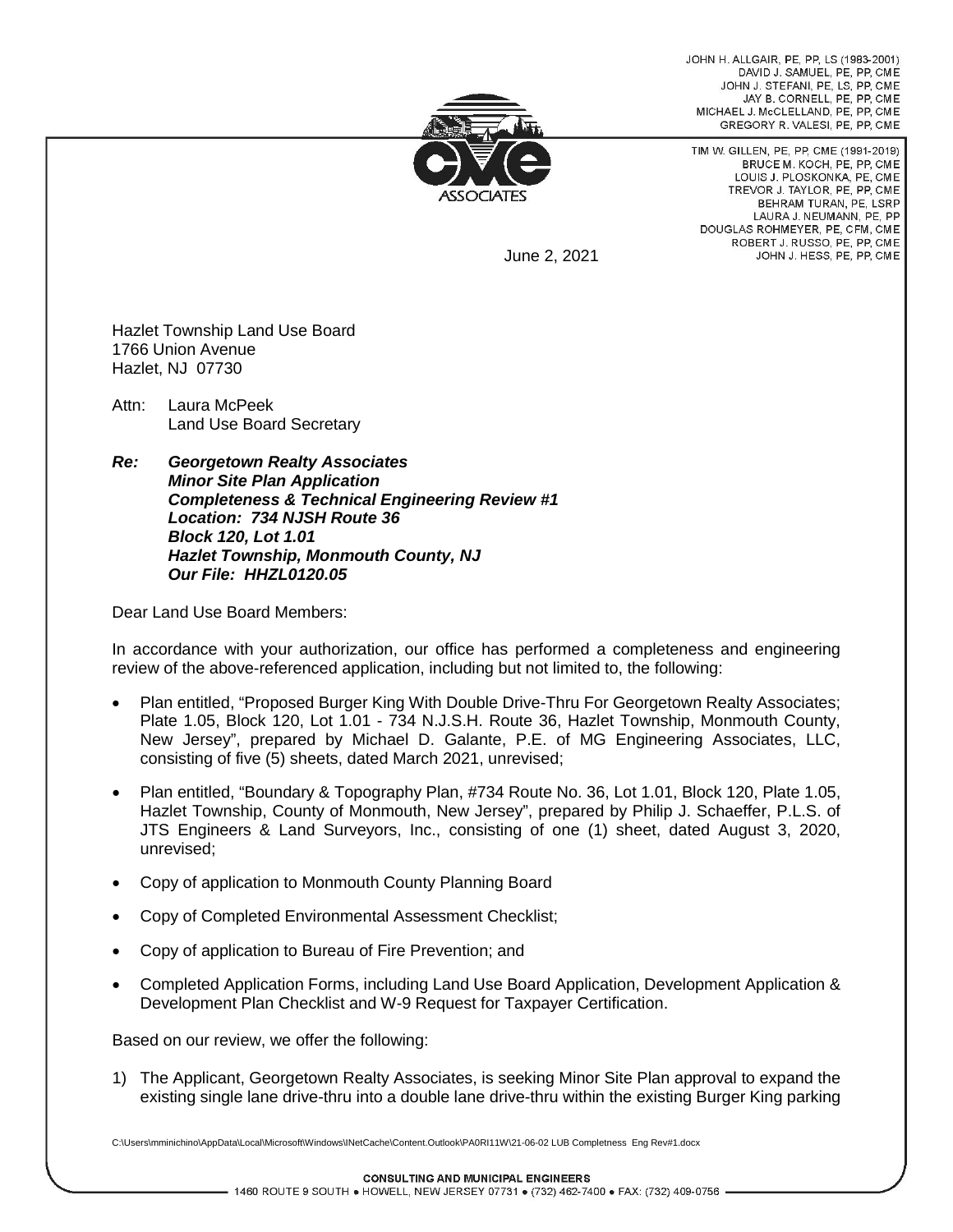

Hazlet Township Land Use Board June 2, 2021

Re: Georgetown Realty Associates – Minor Site Plan Application **HHZL0120.05** Completeness & Technical Engineering Review #1 Page 2

lot. Other improvements include reconstruction of two (2) ADA parking spaces with associated curb ramps, inlet relocation and construction of new curb and dumpster enclosure. The proposed improvements will reduce parking supply by 8 spaces to accommodate the double lane drive-thru, leaving a proposed total of 44 parking spaces whereas 40 spaces are required.



2) The subject property is located at #734 Route 36, along NJSH Route 36 southbound just after the intersection of NJSH Route 36 with Union Avenue. Access to the property is provided via a rightin driveway and another right-out driveway along Route 36 southbound and an alternative twoway access driveway to Union Avenue. The site is located in the I-A (Industrial Assembly) Zoning District. Presently, the site contains the existing Burger King fast food restaurant. The property is located in the Flood Hazard Zone "AE-11" as noted on the FEMA Flood Maps, wherein freshwater wetlands associated with East Creek occupy the undeveloped portion of the site. The property is located in the CAFRA Zone.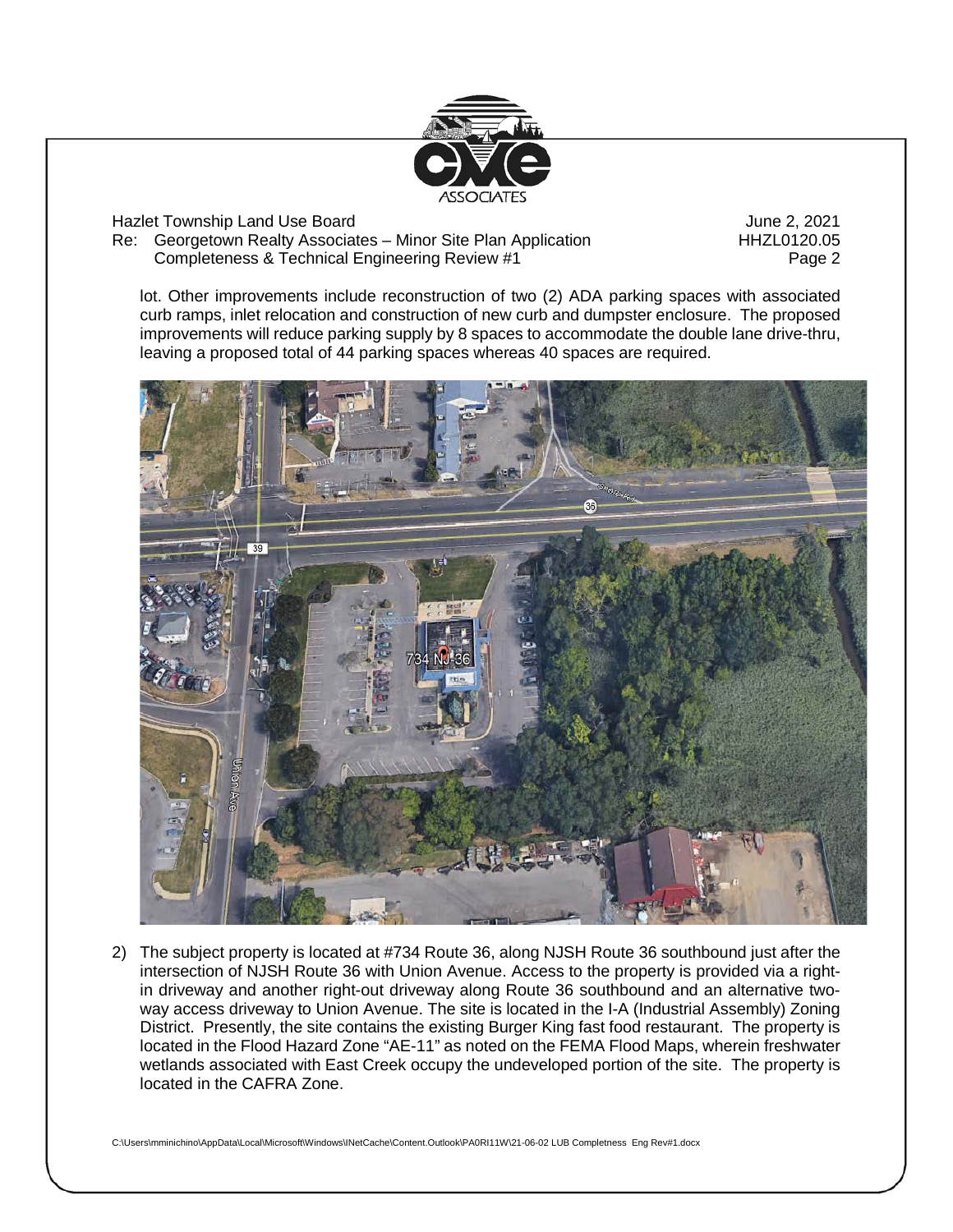

Hazlet Township Land Use Board June 2, 2021

Re: Georgetown Realty Associates – Minor Site Plan Application **HHZL0120.05** Completeness & Technical Engineering Review #1 Page 3

- 3) The Applicant has not requested any variance relief and none appears to be required.
- 4) The Applicant has requested the following submission waivers:
	- a) **Preliminary and Major Subdivision Approval Checklist Item U.(5)6.:** Environmental Impact Report.

*Given the scope of the project and the fact that all proposed developments are within previously disturbed areas, our office has no objection to this waiver.*

- 5) The following required submission items have not been provided:
	- a) As per Township of Hazlet Development Application item 2: Disclosure of Ownership Form, listing % ownership for all corporate officers holding 10% or more of Applicant's corporation.
- 6) The application must be signed by the property owner of record indicating his acknowledgement and permission for the application to be submitted to the Hazlet Township Land Use Board for consideration.

Based upon the above and the required submission items not being provided, our office recommends that this application be deemed **INCOMPLETE**. The Applicant must submit to the Board the documents noted in Items 5 and 6 to address the outstanding submission requirements and technical deficiencies set forth above.

Enclosed please find our Technical Engineering Review No. 1. The Applicant remains responsible to address the comments contained therein.

Should you have any questions or require additional information, please do not hesitate to contact this office.

Very truly yours,

**CME Associates**

Kurt Otto, PE, PP, CME, CFM *Land Use Board Engineer*

KO:LZ:mrm **Enclosure** 

cc: Greg Vella, Esq., Board Attorney Sharon Keegan, Zoning Board Officer Georgetown Realty Associates, Applicant Michael Galante, P.E., Applicant's Engineer David Shafkowitz, Applicant's Attorney